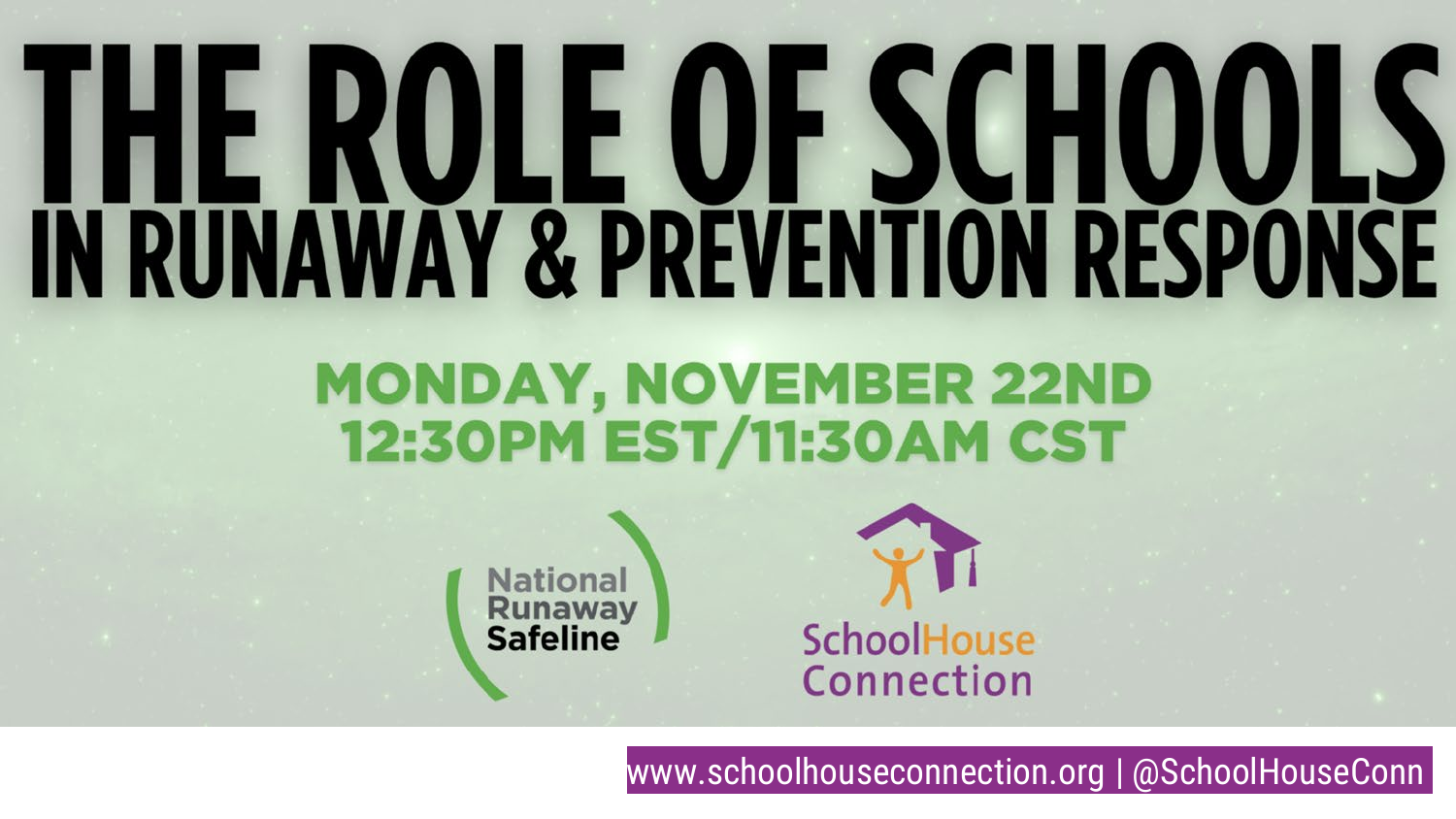#### About SchoolHouse Connection

SchoolHouse Connection works to overcome homelessness through education. We provide strategic advocacy and practical assistance in partnership with schools, early childhood programs, institutions of higher education, service providers, families, and youth.



#### **[Website](http://www.schoolhouseconnection.org)**

Federal and state policy advocacy

Q&A from our inbox

Webinars and implementation tools

Youth leadership and scholarship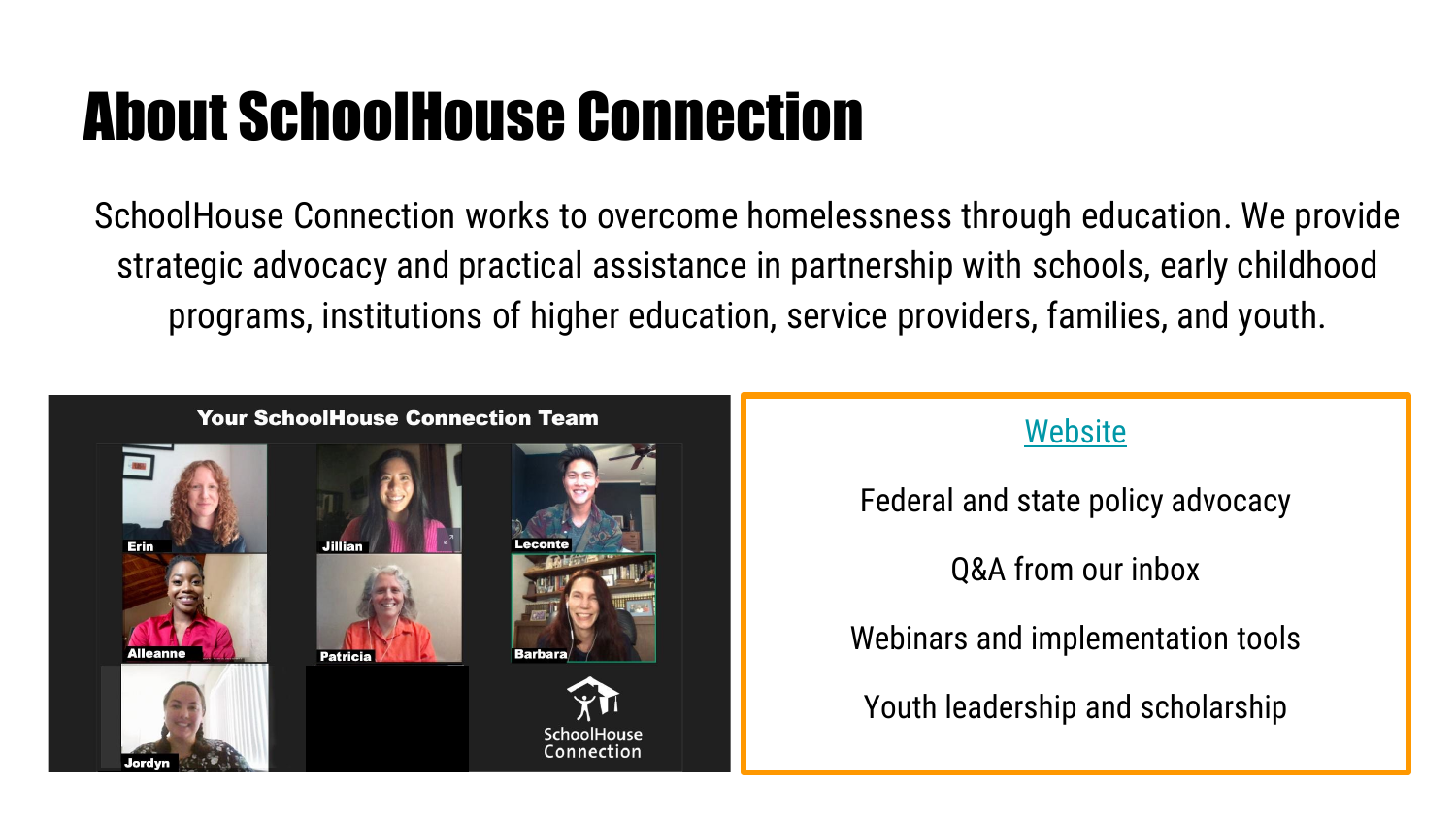#### Our Agenda:

- 1. K-12 Education
- **2. Keeping it Real:** Q&A with Sonia Pitzi, Region 3 Coordinator, Lincoln Intermediate Unit, PA
- 3. Higher Education
- 4. Q&A with Jillian Sitjar, SHC Senior Higher Education Program Manager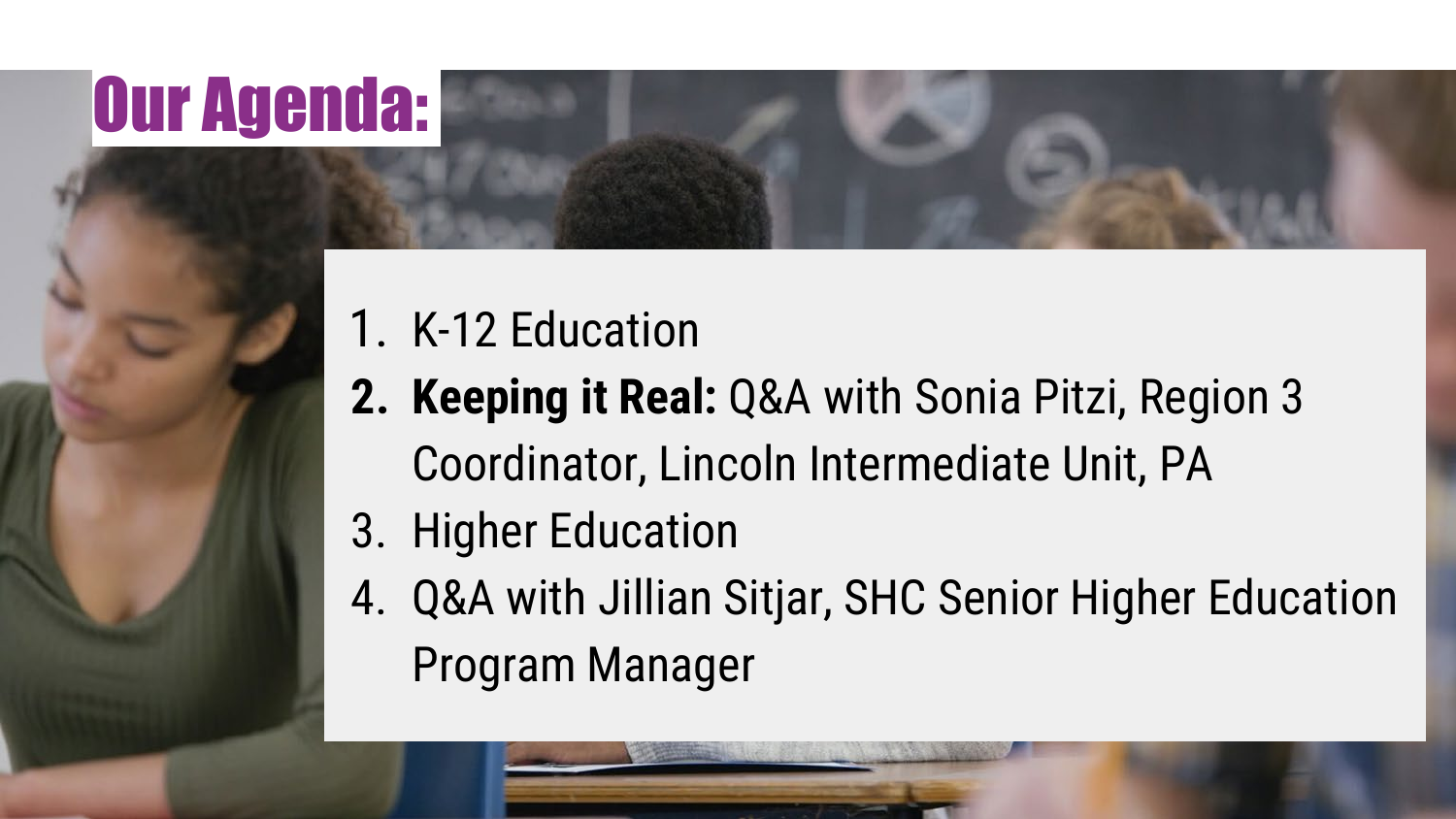#### Homelessness and Education

#### Homelessness causes:

- Chronic health problems
- **Trauma**
- **Mobility**

#### Leading to:

- High rates of chronic absenteeism
- Double the rates of punitive discipline
- **Lower graduation rates**

And the lack of a high school degree is the Greatest single risk factor for young adult homelessness.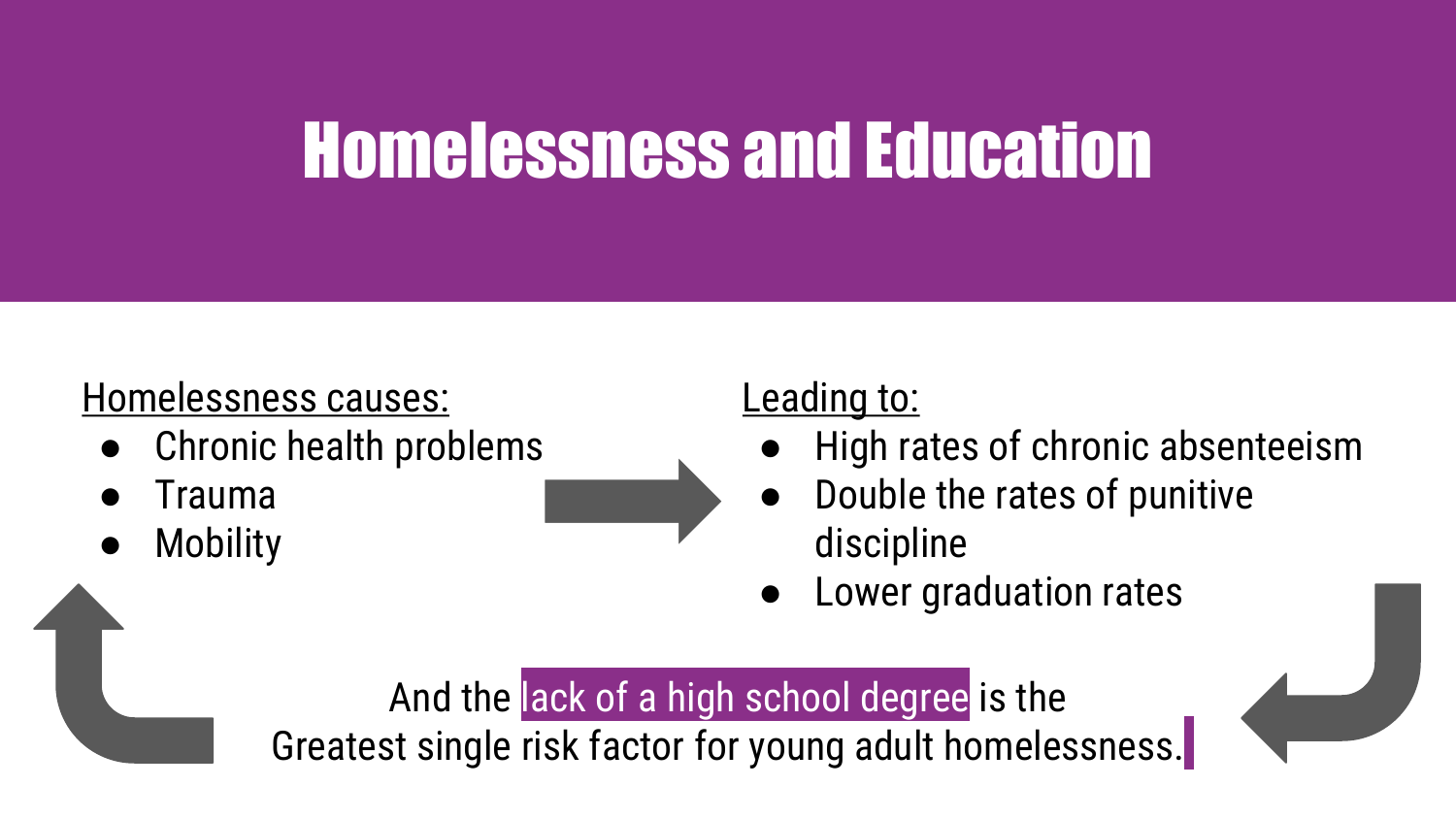#### Education and Homelessness

- McKinney-Vento Act
- Passed in 1987; last updated in 2015 as part of Every Student Succeeds Act

**Goal:** Ensure identification, enrollment, and success in school, including preschool, for children and youth experiencing homelessness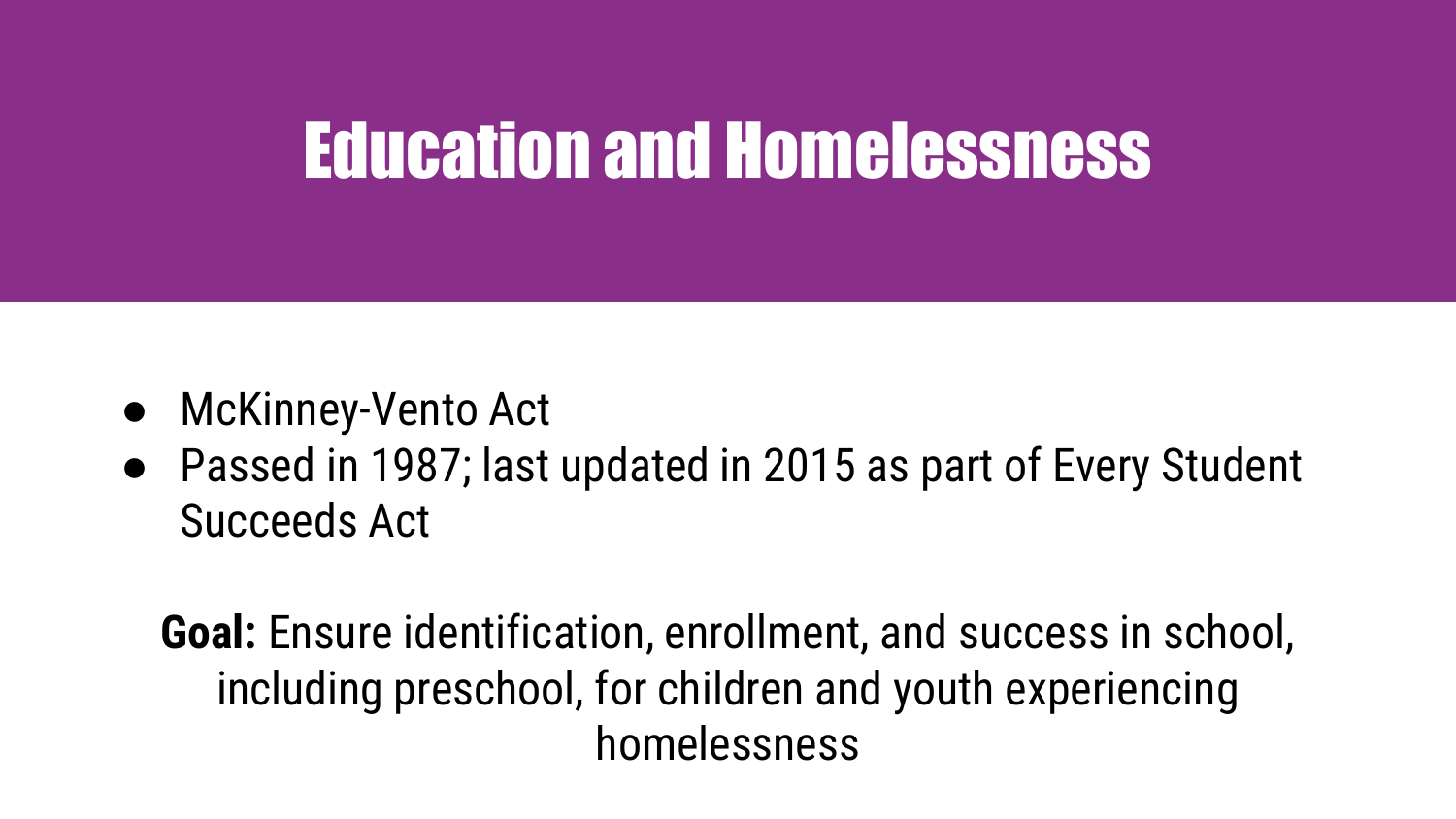#### McKinney-Vento Liaisons

- Required to be designated in every Local Educational Agency (LEA).
- Ten specific duties
	- Identification
	- Enrollment
	- Early childhood services
	- Referrals to outside agencies
	- Public notice
	- Professional Development within the LEA
- https://schoolhouseconnection.org/homeless-liaisons-directory/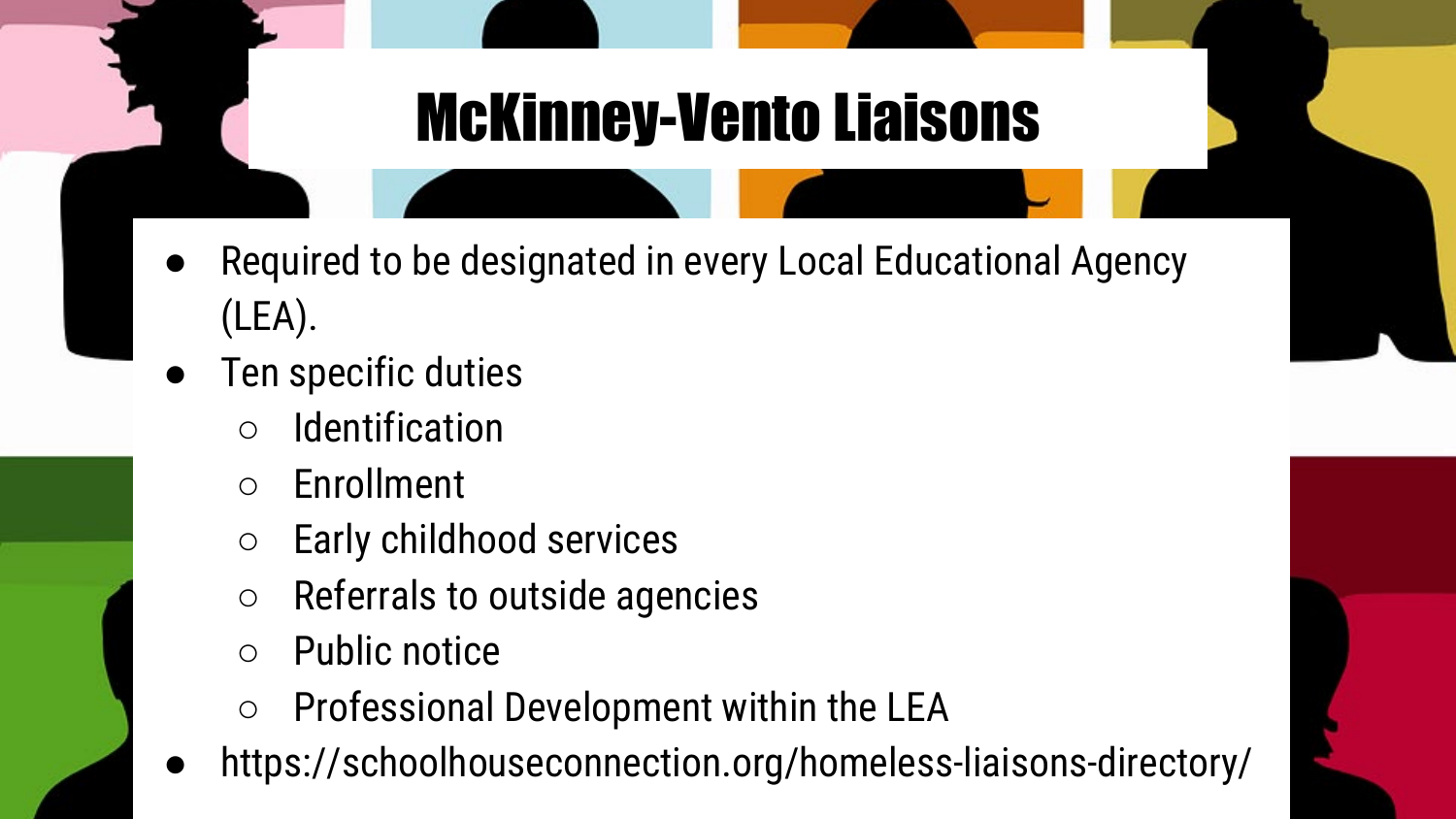#### Q&A with Sonia Pitzi, Region 3 Coordinator, Lincoln Intermediate Unit, PA - Part 1

- Tell us a little bit about your role, and the liaisons in the school districts in your region.
- What does runaway and homelessness look like in your area right now?
- How schools can help prevent runaway and homeless episodes? What are some of effective prevention measures you implement or have seen implemented?
- How can schools respond to runaway and homelessness? What are some of the most effective strategies you've seen and done?
- What advice do you have for community-based service providers who wish to improve their partnerships with schools?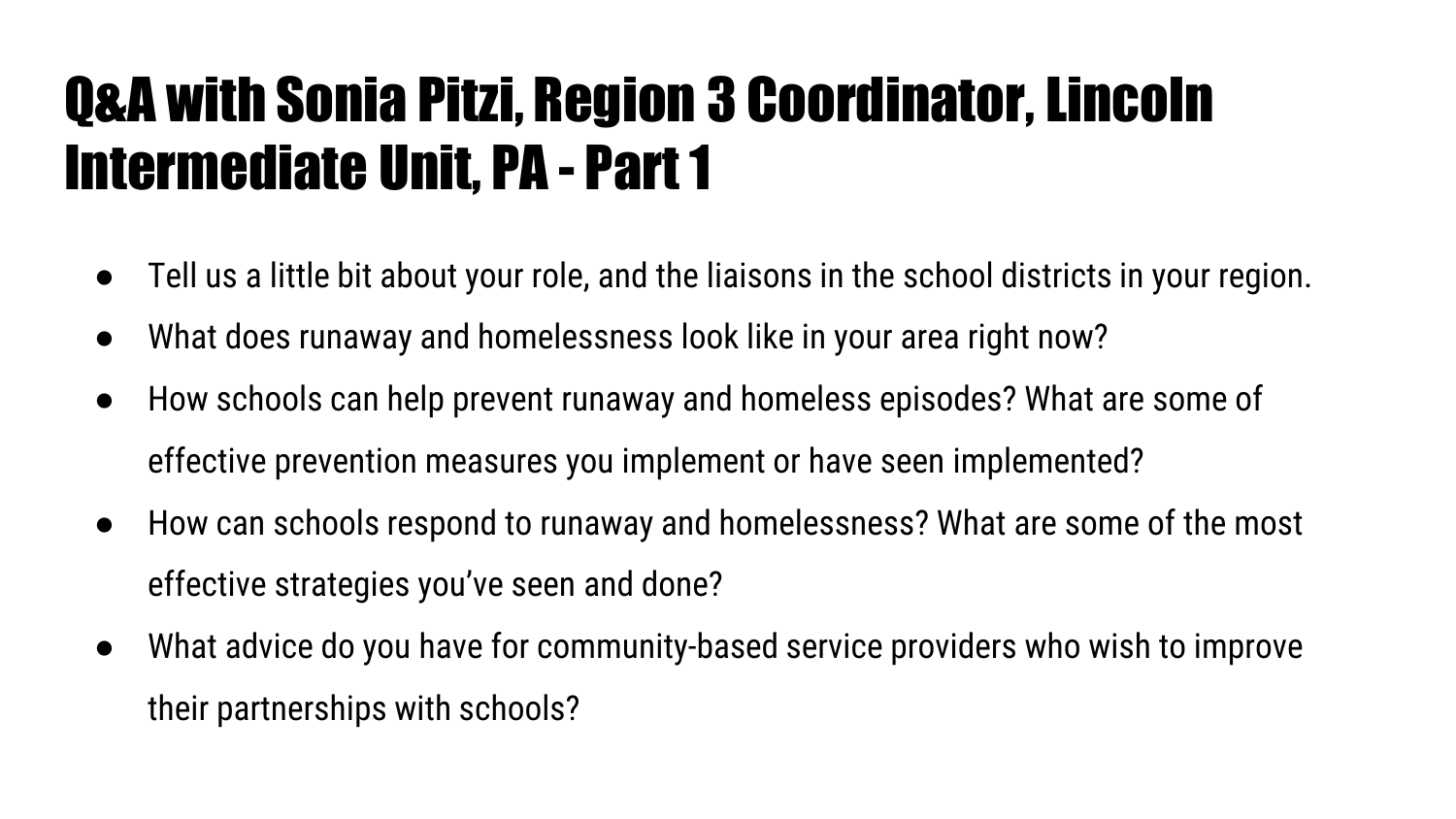#### American Rescue Plan Homeless Children and Youth [\(ARP HCY\] Funding](https://oese.ed.gov/offices/american-rescue-plan/american-rescue-plan-elementary-secondary-school-emergency-relief-homeless-children-youth-arp-hcy/)

Appropriation specifically for children and youth experiencing homelessness **= \$800 Million**

ED retaining \$1 million

Rest has gone out to states and DC in two batches

**= \$1 Million**

**\$199,750,000** In the spring ("ARP Homeless I") **\$599,250,000**  In the summer ("ARP Homeless II")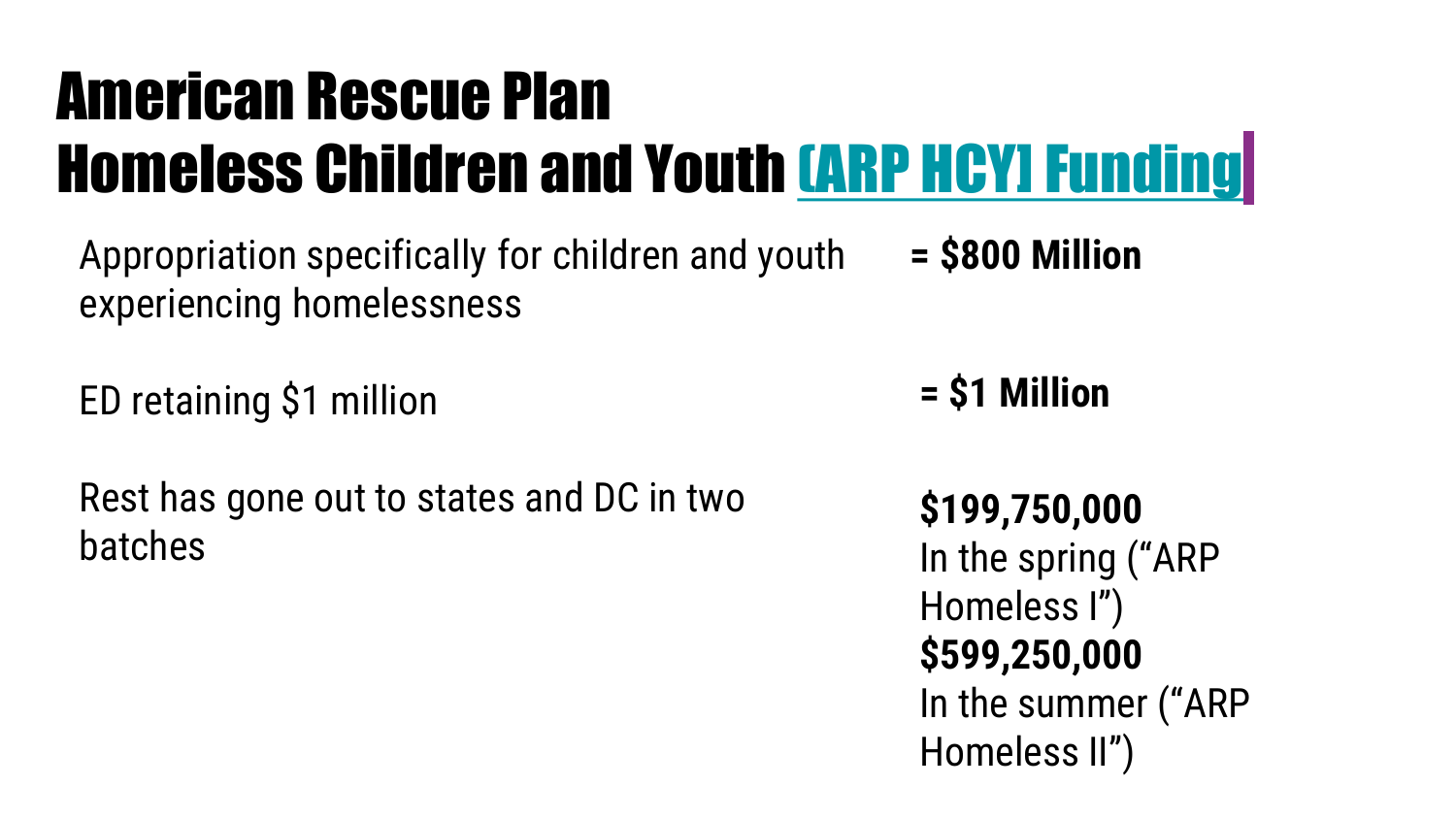



#### **HOW TO USE ARP FUNDS TO IDENTIFY AND SUPPORT CHILDREN AND YOUTH EXPERIENCING HOMELESSNESS**



https://schoolhouseconnection.org/how-to-use-arp-funds/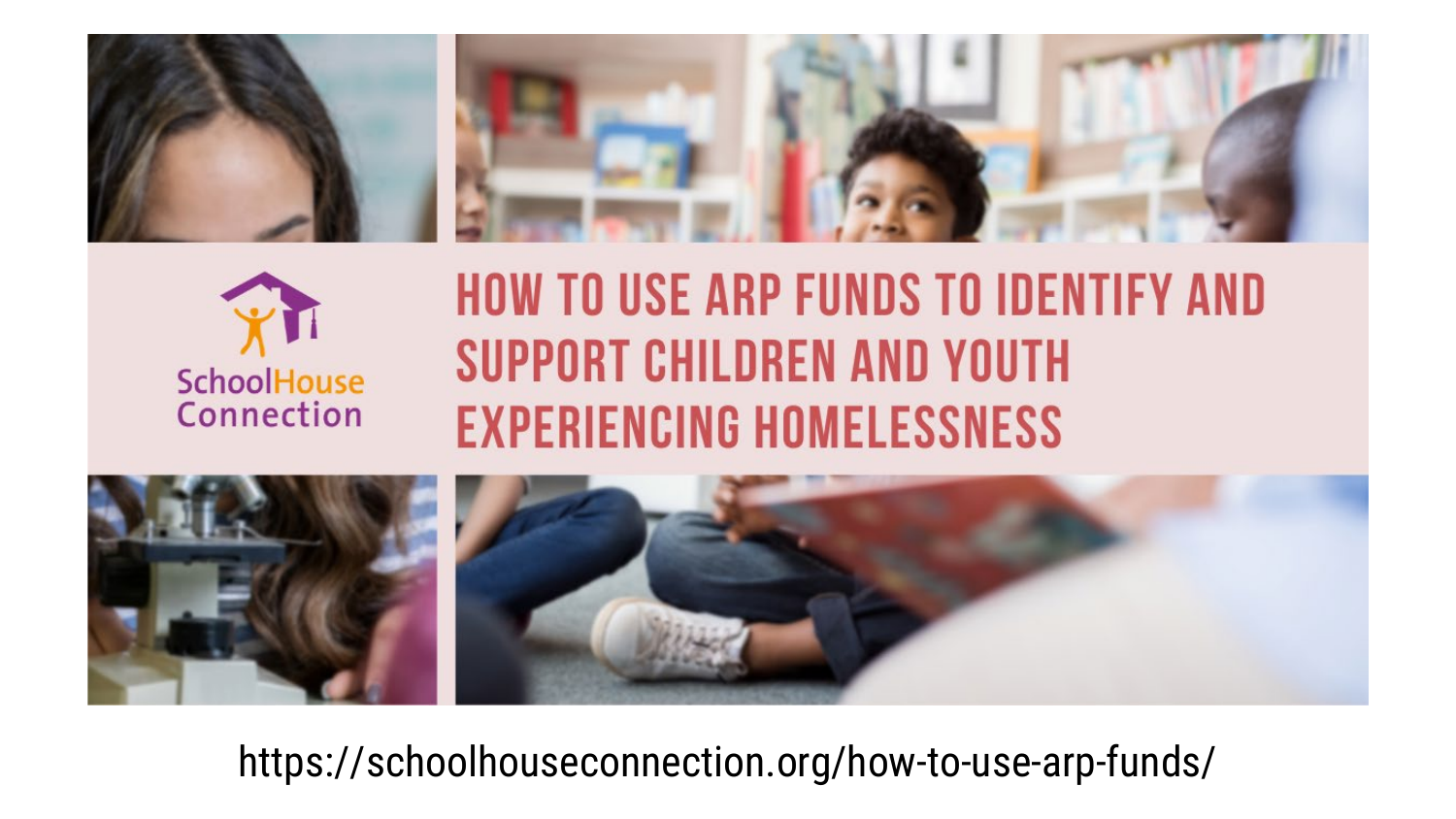#### What? LEA Allowable Uses for ARP-HCY

- 1. Any expenses that are reasonable and necessary to facilitate the identification, enrollment, retention, and educational success of children and youth experiencing homelessness
- 2. [Any purposes permitted by the EHCY program](https://docs.google.com/document/d/1utfV3GWjtAuUHA3wujvTV7sfz_HVVmkIoj9QSLvcf50/edit)
- 3. Connect students and families to enrichment programs
- 4. Provide wraparound services (academic supports, trauma-informed care, socialemotional support, and mental health services)
- 5. Purchase needed supplies (e.g., PPE, eyeglasses, school supplies, personal care items)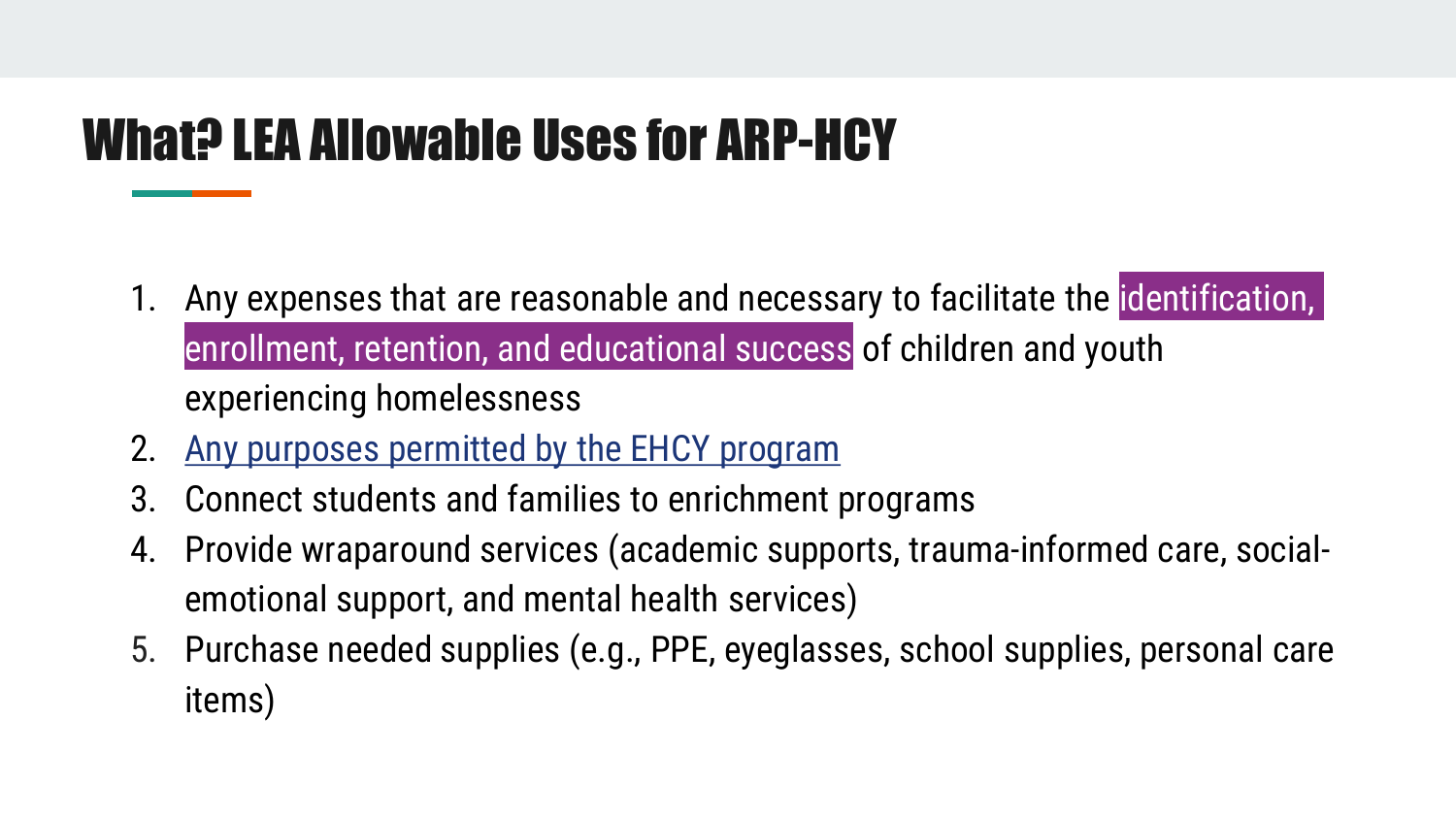#### LEA Allowable Uses for ARP-HCY per ED (cont.)

- 6. Provide transportation to enable children and youth to attend classes and participate fully in school activities
- 7. Purchase cell phones or other technological devices to enable students to attend and fully participate in school activities
- 8. Pay for short-term, temporary housing (e.g., a few days in a motel) when the only reasonable option for COVID-safe temporary housing and necessary to enable students to attend school and participate fully in school activities
- 9. Provide store cards/prepaid debit cards to purchase materials necessary for students to participate in school activities
- 10. Increase liaison and McKinney-Vento program capacity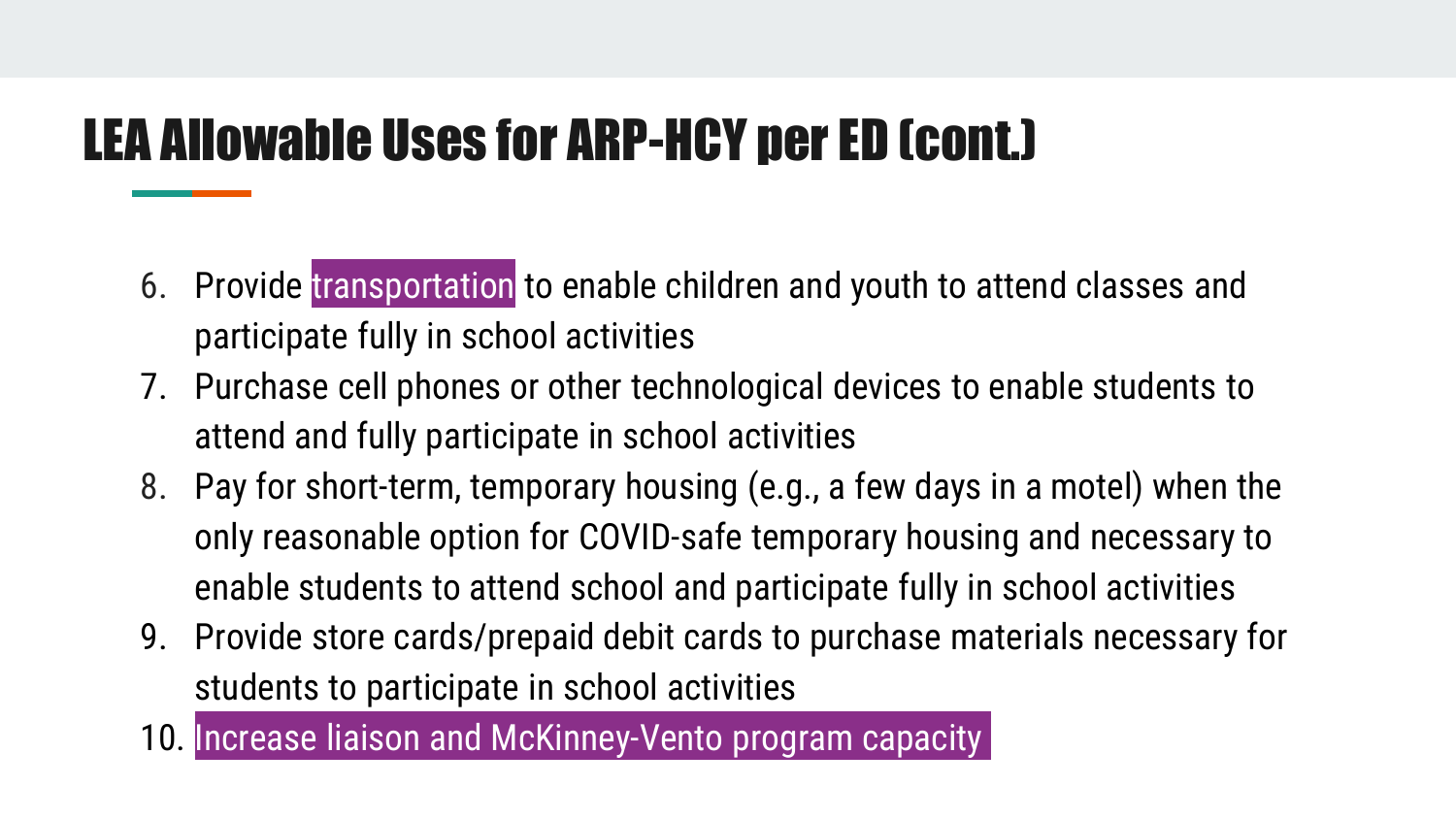#### Community Partnerships

- Both SEAs and LEAs are encouraged to "award contracts to community-based organizations that are well-positioned to identify children and youth experiencing homelessness in historically underserved populations such as:
	- $\circ$  rural children and youth,
	- $\circ$  Tribal children and youth,
	- students of color,
	- $\circ$  children and youth with disabilities,
	- English learners,
	- LGBTQ+ youth, and
	- pregnant, parenting, or caregiving students, and
- connect them to educationally-related support and wraparound services"

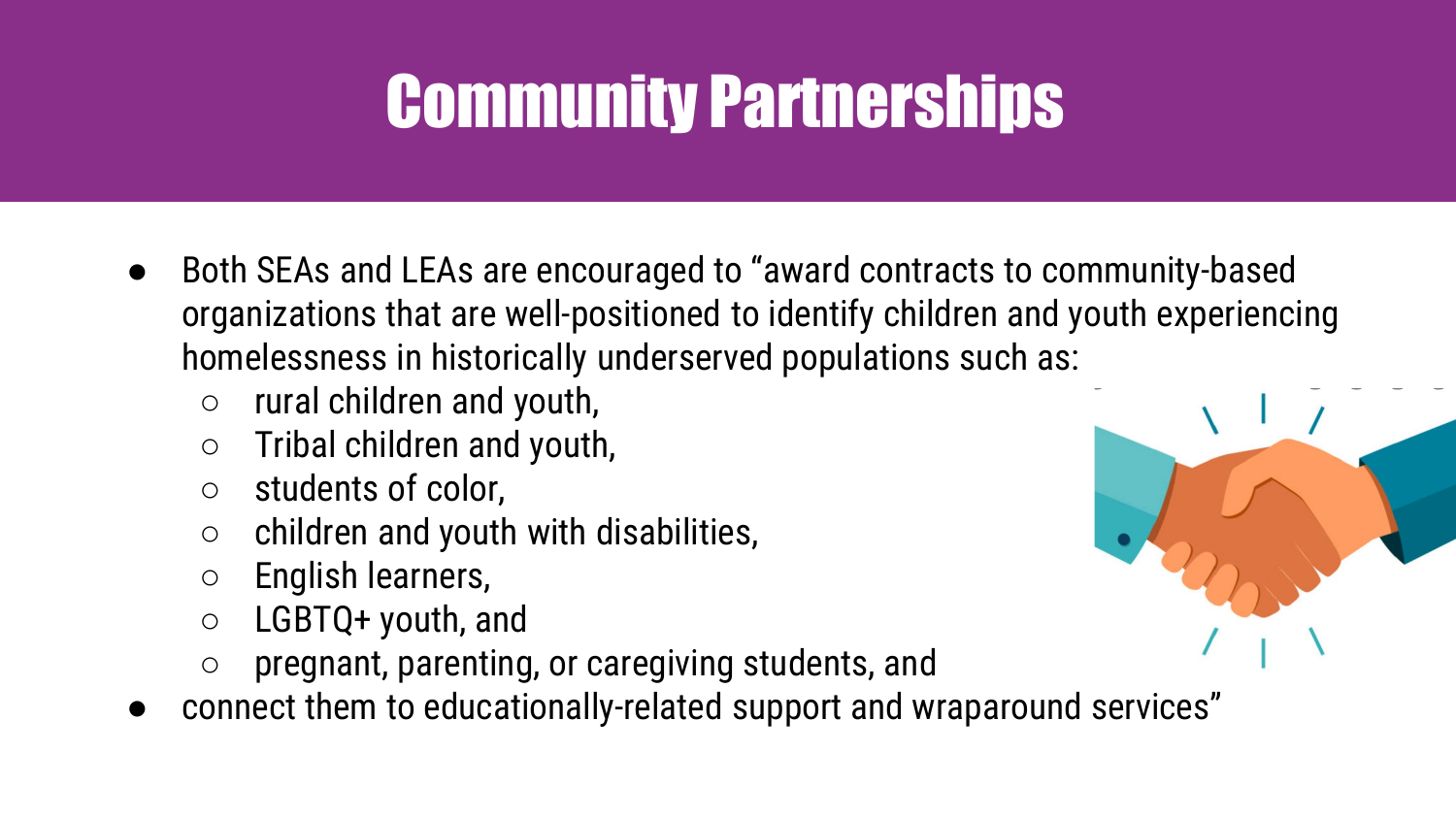#### Q&A with Sonia Pitzi, Region 3 Coordinator, Lincoln Intermediate Unit, PA - Part 2

Tell us some of the plans and uses for ARP HCY in your area, especially as they relate to runaway and homeless youth.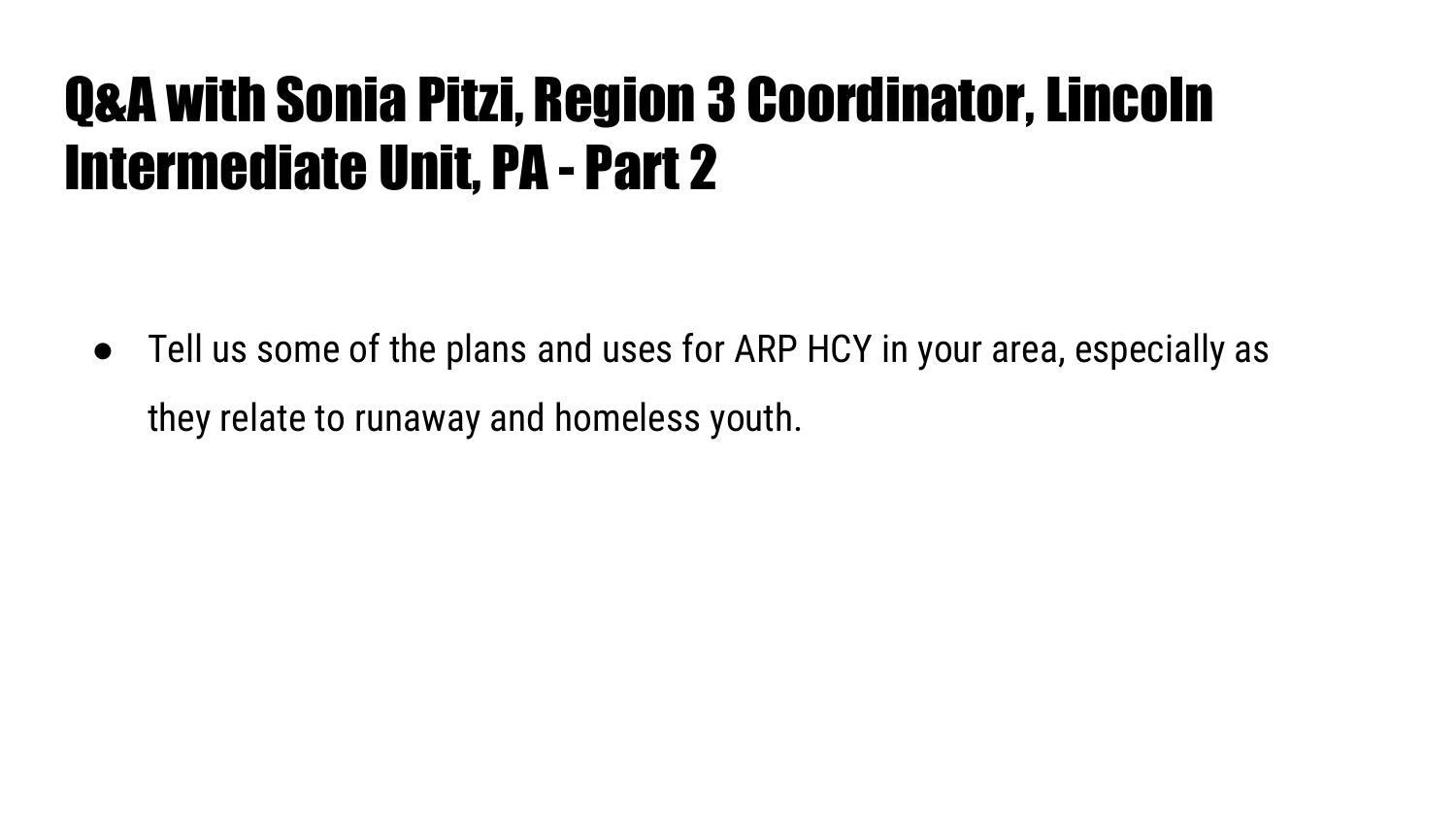#### Higher Education & FAFSA: Why it Matters for Homeless and Foster Youth

- Some form of postsecondary education is necessary for jobs that pay enough to lift out of poverty and afford housing.
- Higher education is also associated with better health and other indicators of wellbeing.
- The equity gaps laid bare by COVID-19 will only worsen if we are not intentional and proactive about helping marginalized and vulnerable young people successfully make the transition to and through higher education.
- Homeless and foster youth need financial aid to pursue higher education, but they face many unique barriers in completing the FAFSA.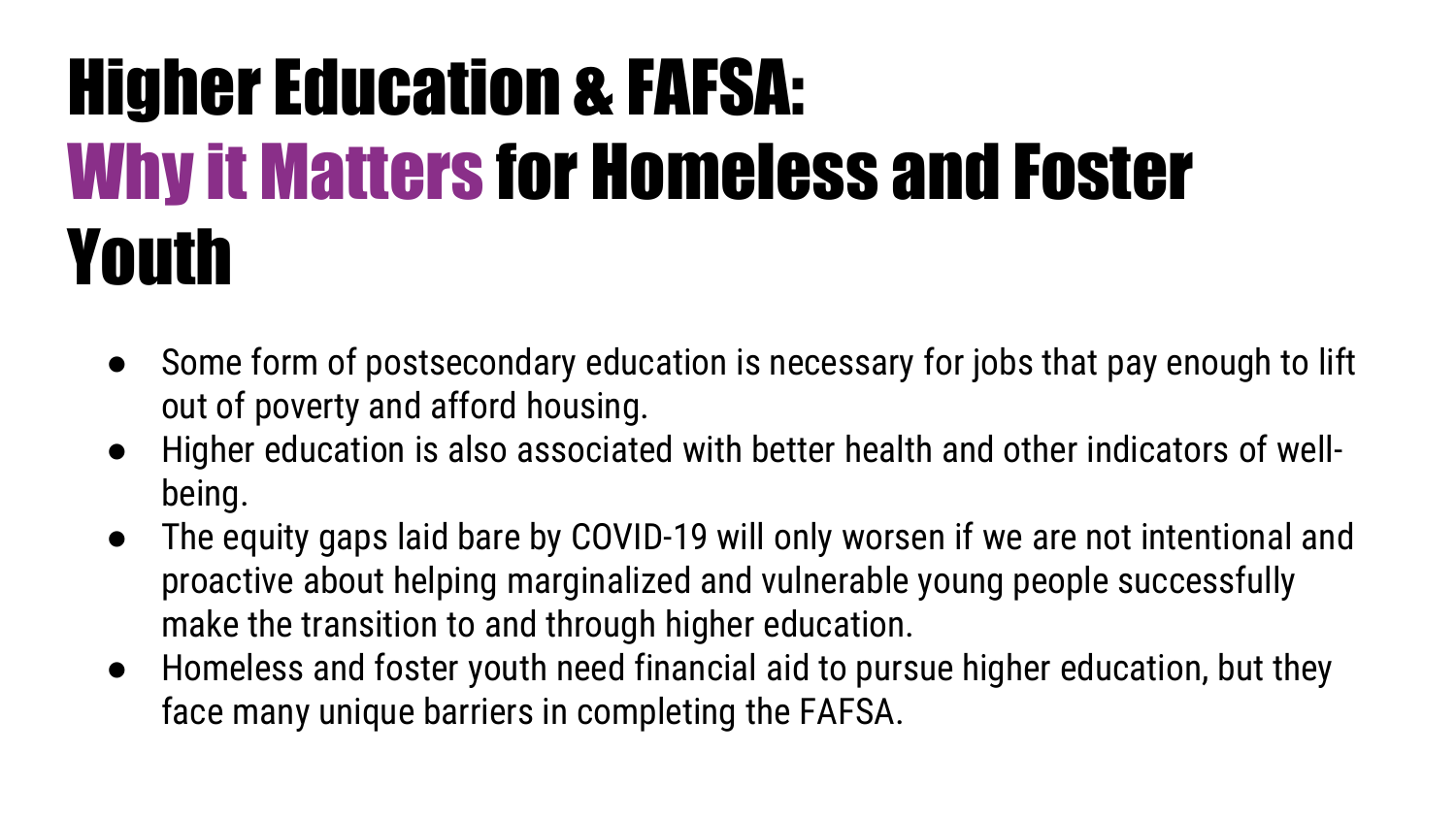#### QUICK REVIEW: Higher Education Act & Homelessness

**Unaccompanied homeless youth under age 24** are considered independent students.

Youth who are **unaccompanied, at risk of homelessness, and selfsupporting** are considered independent students.

**At risk of homelessness:**  "When a student's housing may cease to be fixed, regular, and adequate, for example, a student who is being evicted and has been unable to find fixed, regular, and adequate housing." AVG-117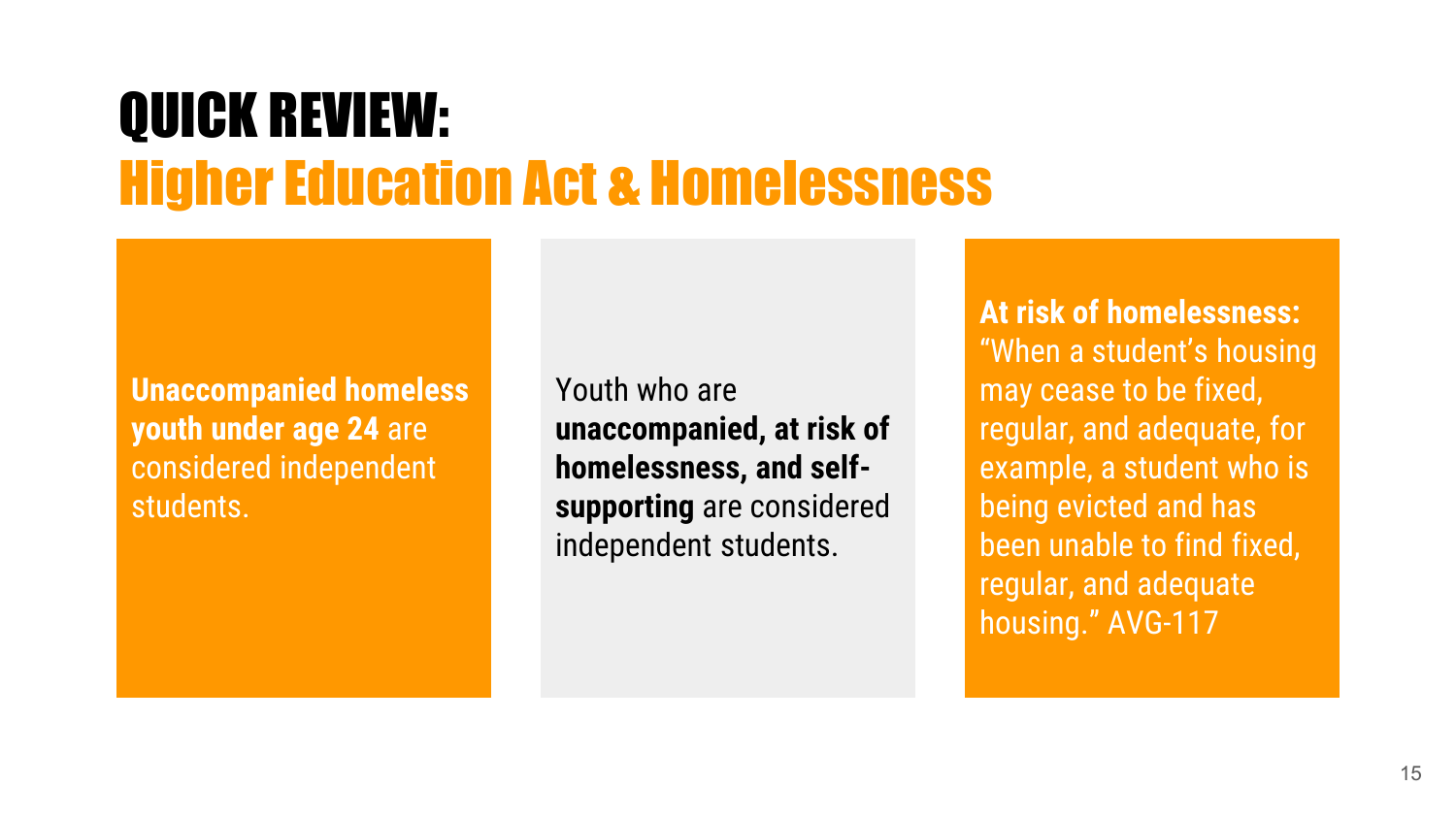#### HIGHER EDUCATION ACT: Who Can Make a Determination of UHY Status

**School district liaisons**

**U.S. Department of Housing and Urban Development (HUD) Shelter Director or Designee**

**Runaway and Homeless Youth (RHYA) Shelter Director or Designee**

**Financial Aid Administrator**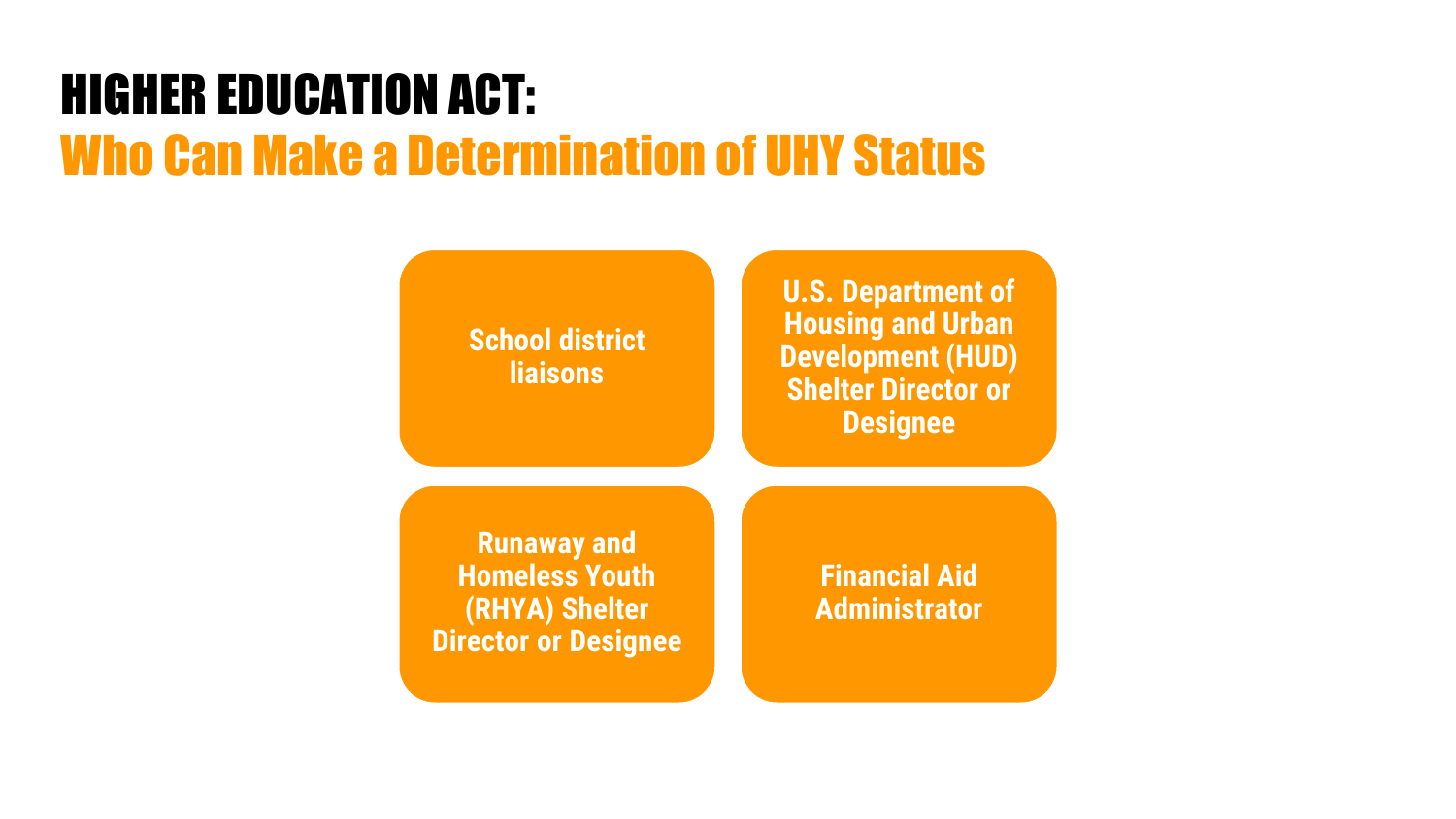## Download the Sample Letters

https://www.schoolhouseconnection.org/financial-aid-for-unaccompanied-homeless-youth/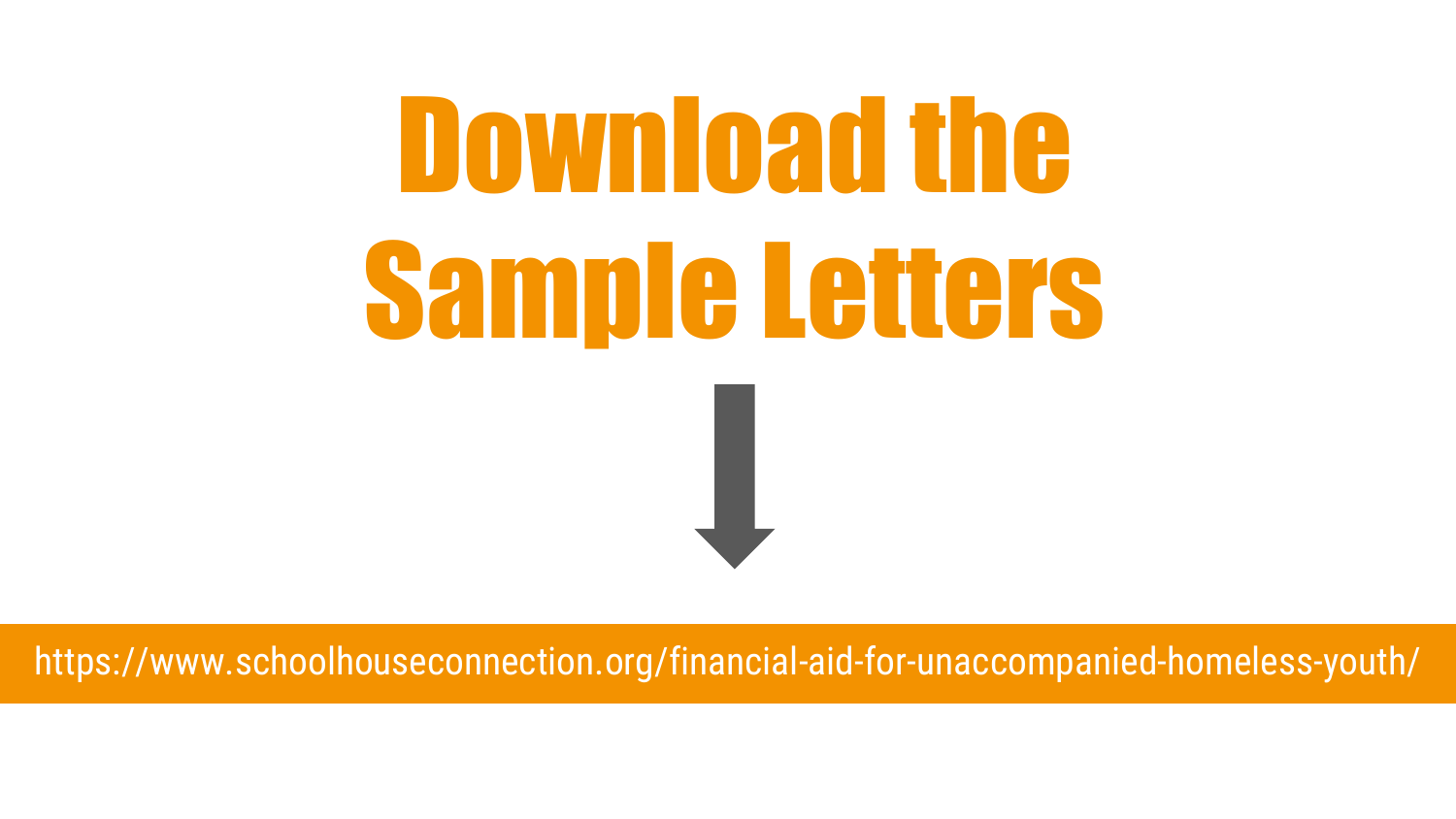#### Q&A with Jillian Sitjar, Senior Higher Education Program Manager, SchoolHouse Connection

- What are some of most common FAFSA challenges that come to you from youth, and from service providers?
- What are some of the most important strategies for removing FAFSA barriers?
- Can you describe some of SHC's most popular FAFSA resources for youth and for providers?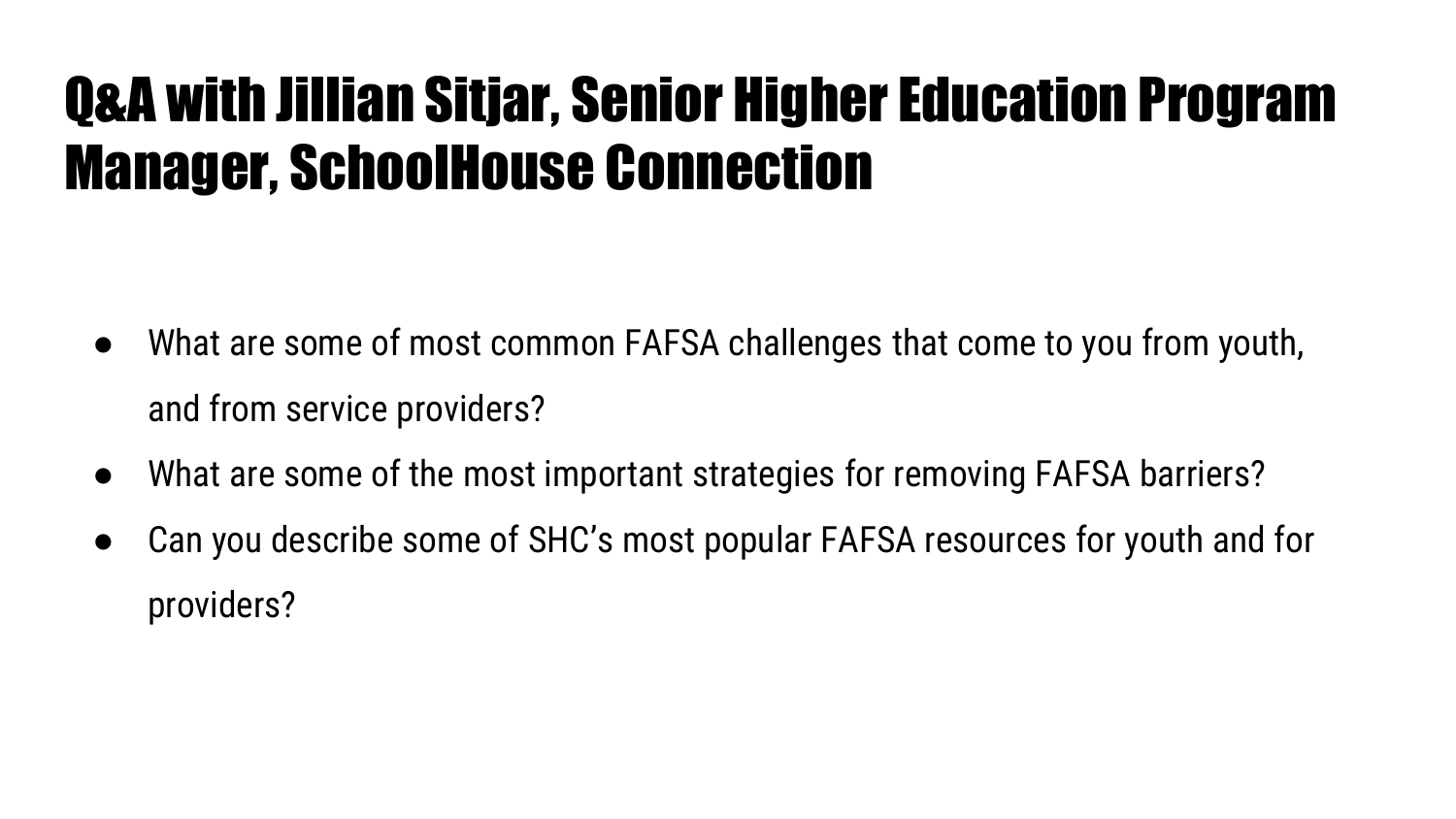



- [SchoolHouse Connection FAFSA Page](https://schoolhouseconnection.org/fafsa/)
	- Comprehensive homelessness and financial aid resources including sample verification forms, tip sheets, and more.
	- Making Unaccompanied Homeless Youth Determinations: A Tool for Financial Aid Administrators
- **SchoolHouse Connection Higher Education Page**
- Jillian [jillian@schoolhouseconnection.org](mailto:jillian@schoolhouseconnection.org)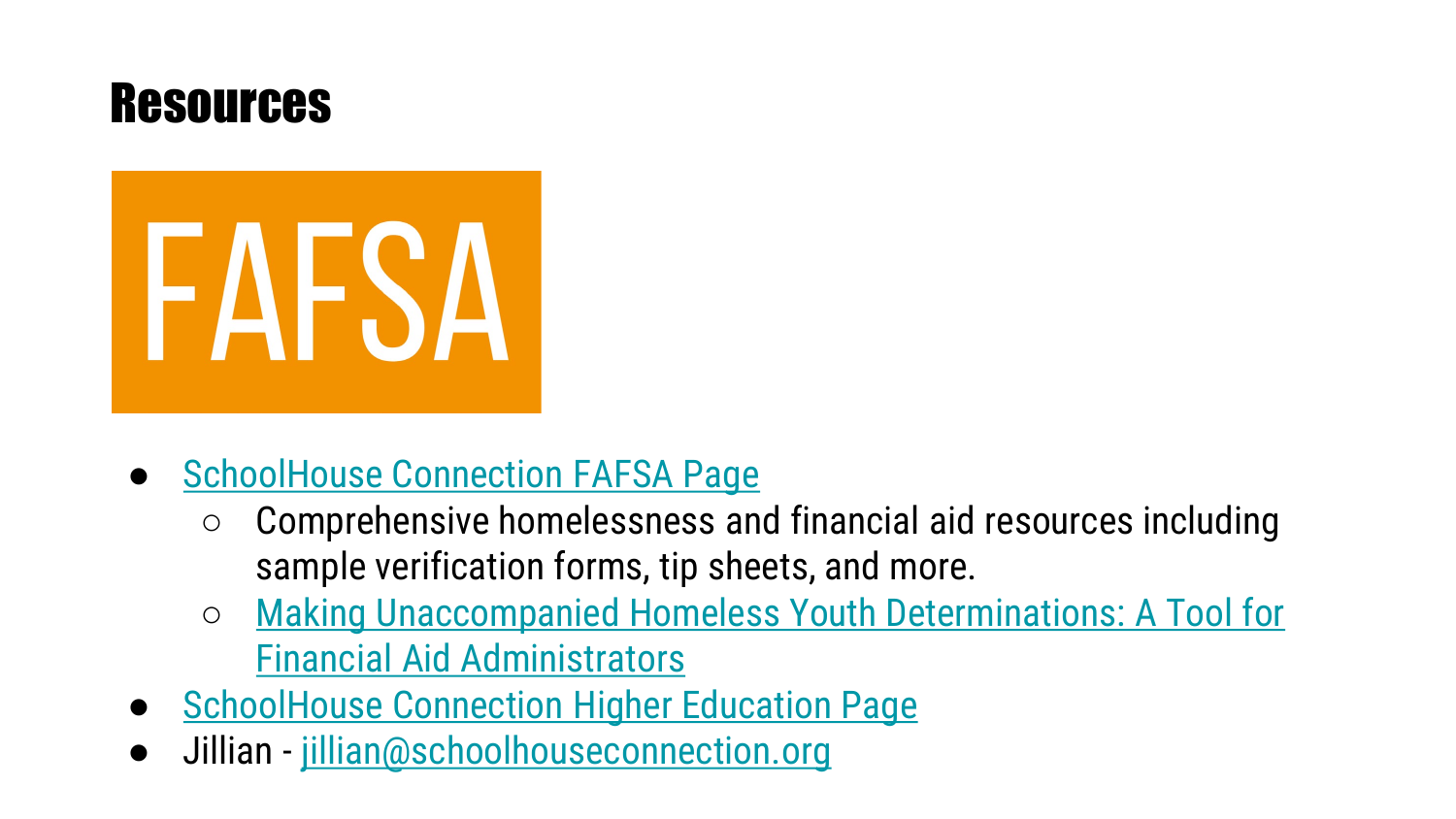

#### **EDUCATION LEADS HOME 2022**

#### A NATIONAL CONVENING ON STUDENT HOMELESSNESS

#### MARCH 7-8, 2022 | AUSTIN, TEXAS

WWW.SCHOOLHOUSECONNECTION.ORG/ELH2022